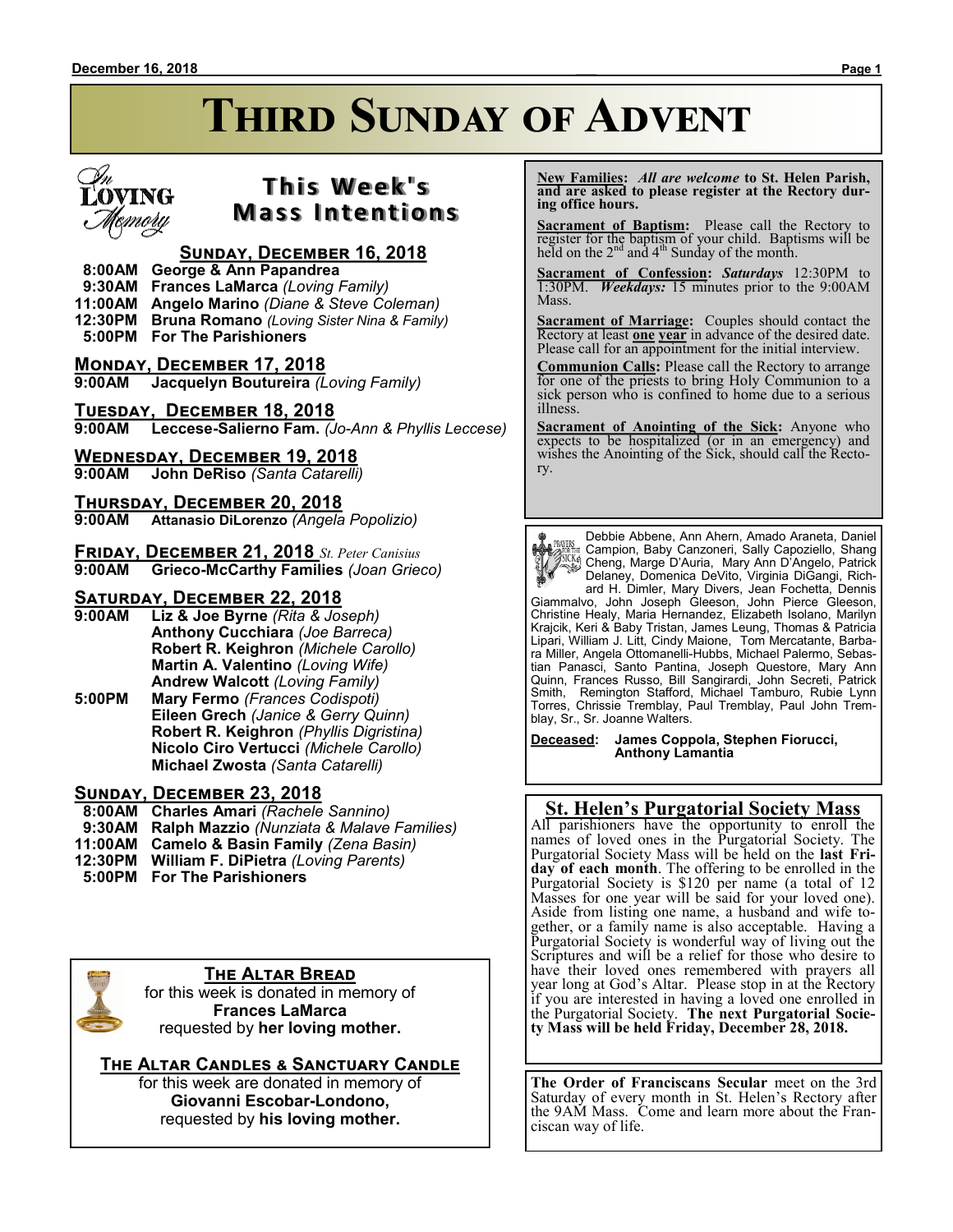# **Christmas Schedule**

*Christmas Reconciliation Monday*

On **Monday, December 17th**, all parishes in the five Boros will be **hearing confessions** between the hours of **4:00-8:00PM**. Reconciliation Monday, as it has been called during Lent, will be a convenient opportunity for you and your family to spiritually prepare oneself for the celebration of Christmas. Again, all parishes in the Diocese of Brooklyn and the Archdiocese of New York (even Staten Island!) will be hearing confessions between the hours of **4:00-8:00PM**.

**Monday, December 24, 2018—Christmas Eve** Mass at 9:00AM

5:00PM: Vigil Mass For Christmas 11:15PM: Carols — Followed by Mass at Midnight

**Tuesday, December 25, 2018—Christmas Day** 8:00AM, 9:30AM, 11:00AM & 12:30PM **No 5:00PM Mass**

**Monday, December 31, 2018—New Year's Eve** Mass at 9:00AM

**Tuesday, January 1, 2019—New Year's Day** *Solemnity of the Blessed Virgin Mary, the Holy Mother of God*  9:00AM, 11:00AM & 5:00PM

**The Rectory Office will be closed: Monday, December 24th**, Christmas Eve **Tuesday, December 25th**, Christmas Day **Monday, December 31st**, New Year' Eve and **Tuesday, January 1, 2019**, New Year's Day.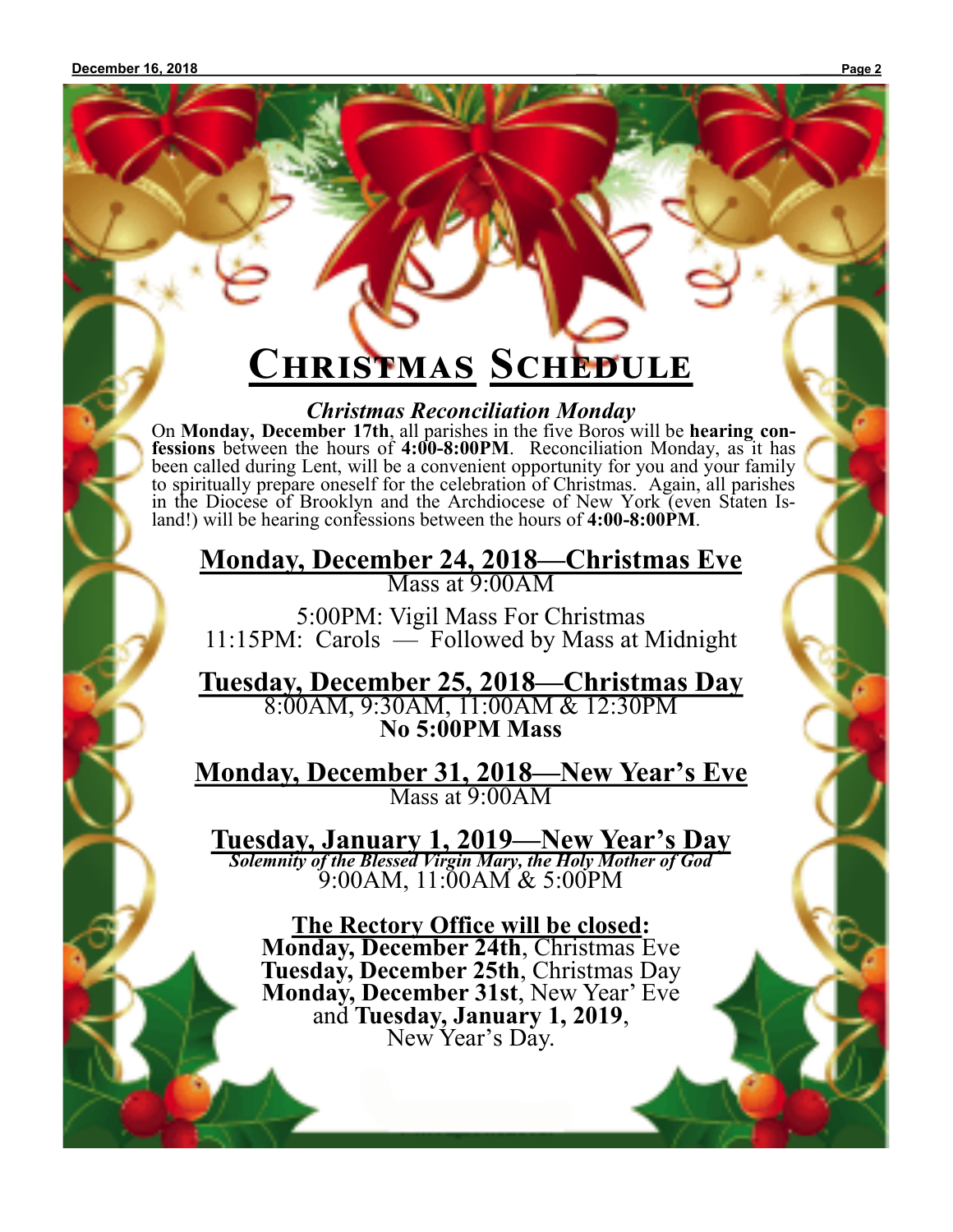### **St. Helen Catholic Academy**

Congratulations to the following St. Helen Catholic Academy students on the Principal's List for the first marking period. To achieve this honor a student must attain an overall average of 95%.

#### **Grade 5 Grade 6**

Alyssa Longo **Gerardo** DiBenedetto Kaitlyn Rodriguez Jayden Sturge **Grade 7** Joseph Caracciolo-Vitale

Enza Perna





*St. Helen will share in the profits! For each car, truck or van, running or not, The Society of St. Vincent de Paul will give back to our Church \$50/\$100 per vehicle. Call The Society today if you have a vehicle to donate!*



will be offered at Ozone Park Senior Center (103-02 101 Ave., Ozone Park) on Tuesday, **December 25th** from 10AM-2PM. There will be music and dancing. Everyone is welcome and why not bring a friend and make



#### *Christmas With The Connolly Sisters*

 *Featuring a live performance of your favorite holiday music*

**Saturday, December 22, 2018 — 1:00 to 4:00PM**

**Vetro Restaurant & Lounge (**16449 Crossbay Blvd.)

\$75 Per Person (plus tax) Includes Brunch Buffet Reserve your table today: 718-843-8387



**In cooperation with Pioneer Safety Solutions, St. Helen's Church will once again offer The American Red Cross Approved Adult and Pediatric First-Aid, CPR and AED Course on Saturday January 12, 2019 from 10AM – 4PM in the Rectory Meeting Room.**

The Adult and Pediatric First Aid/CPR/AED course incorporates the latest science and teaches students to recognize and care for a variety of first aid emergencies such as burns, cuts, scrapes, sudden illnesses, head, neck, back injuries, heat and cold emergencies and how to respond to breathing and cardiac emergencies to help victims of any age - adults (about 12 years and older) and pediatric (infants and children up to 12 years of age). Students who successfully complete this course will receive an American Red Cross certificate for Adult and Pediatric First Aid/ CPR/AED valid for two years.

**Class is open to anyone 16 years of age or older.** The fee for the Full Course is \$115 (class includes instruction videos and breaks). The Adult & Pediatric CPR/AED Course runs from 10AM–1:30PM. The fee is \$75. To reserve a seat for the Class please complete the form at the bottom and bring it to the Rectory office to register and pre-pay (checks should be made payable to Pioneer Safety Solutions). Please arrive by 9:45AM on date of class.

**\*\*PIONEER SAFETY IS A LICENSED TRAINING PROVIDER WITH THE AMERICAN RED CROSS\*\***

|               |        | Saturday January 12, 2019 10AM – 4PM in St. Helen Rectory Meeting Room                                                        |
|---------------|--------|-------------------------------------------------------------------------------------------------------------------------------|
|               |        |                                                                                                                               |
| <b>Street</b> | City   | Zip Code                                                                                                                      |
|               | Email: |                                                                                                                               |
|               |        | <b>State</b><br>Important: Students should not actively participate in training sessions if they have dermatologic lesions on |

**traction infections or AIDS (or evidence of HTLV III/LAV infection); or the student has reason to believe that he or she has been exposed to, or is in the active stage of, any infectious process.**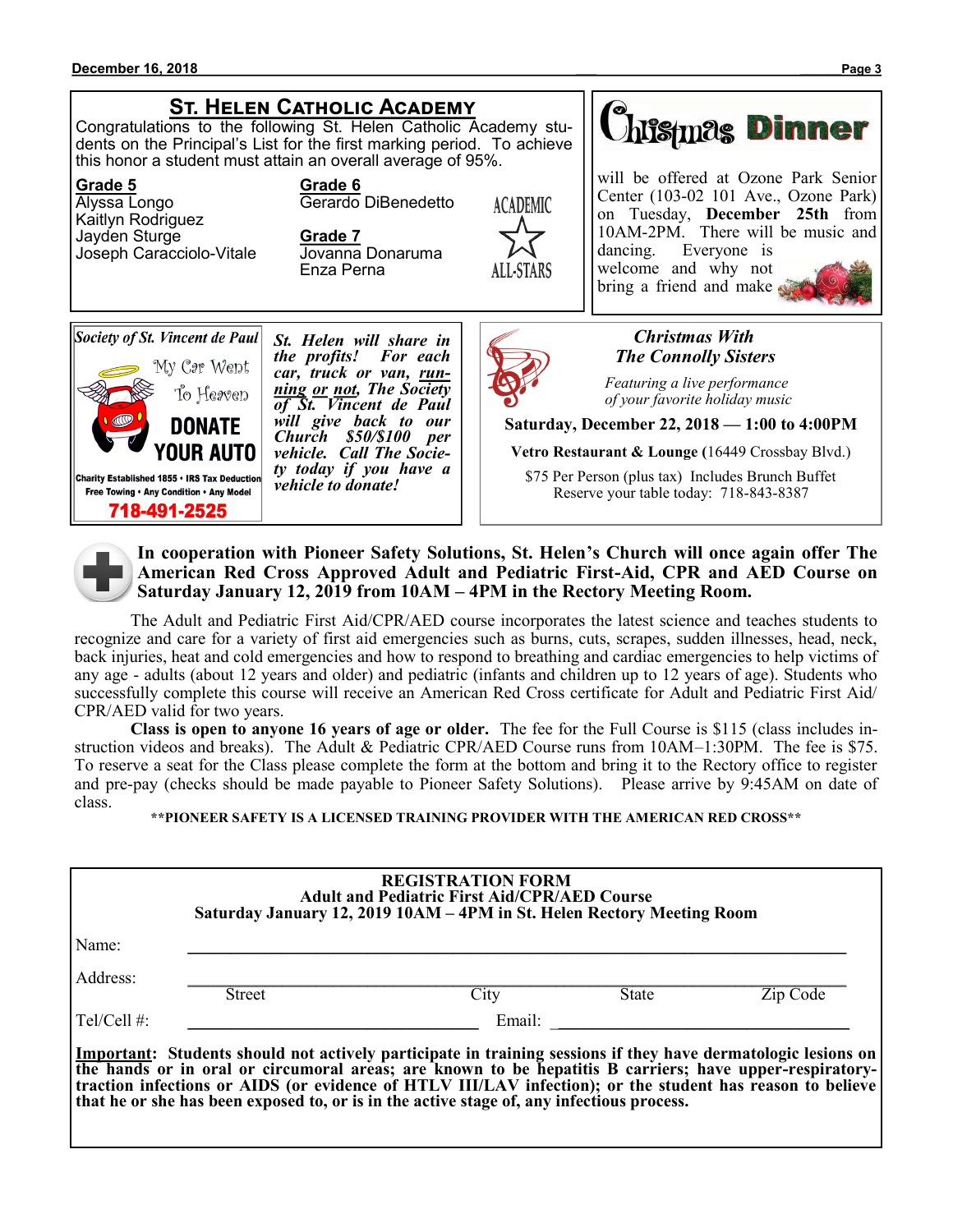# **WITNESSES OF MERCY UPDATE**



**Good News!** Our new parish program, Witnesses of Mercy, is off to a good start. Our first meeting had 10 volunteers who are willing to spend some quality time with our homebound or elderly parishioners. We are now compiling a list of friends or neighbors who are either homebound or looking for someone to visit them.

If you know of any person or yourself who is sick or homebound and would like to have a Witnesses of Mercy volunteer from our parish visit with them, please contact Patricia Rizzo McCabe at (917) 312-7072, or email her at goodrecords1@verizon.net.

 The Witness of Mercy program is a group of trained volunteers who will have close personal contact with parishioners who are unable to leave their homes due to illness or age. This will be done by visits or by telephone. We will be the link between the parish and the parishioners so that all needed information can be shared by both. This will let the affected parishioners know they have not been left on their own and will have someone on which to rely.

#### **CATHOLIC CHARITIES NEIGHBORHOOD SERVICES HOWARD BEACH SENIOR CENTER**



The Center is located at 155-55 Cross Bay Blvd., across from Stop N Shop on Cross Bay Blvd. Seniors aged 60 and older are invited to become members. Activities and services are offered Monday-Friday from 9:00AM to 4:00PM.

Every day delicious and nutritious full, hot lunches are catered by Russo's on the Bay (\$2 donation requested).

**Mondays** 9:30-10:30AM: **Tai Chi Mondays** 10:45-11:45AM: **Chair Aerobics Tuesdays** 9:30-10:30AM: **Movement Exercise Wednesdays** 10:00-11:00AM: **Zumba Thursdays** 9:30-10:30AM: **Movement Exercise Fridays** 9:30-10:30AM: **Cardio Exercise Fridays** 10:30-11:30AM: **Yoga**

> **For further information, contact Rosalie at 718-738-8100.**



**Tutoring Heights, Inc.** will offer an **SAT Prep**, a comprehensive 7-week course here at St. Helen Catholic Academy to prepare for the **March 2019 SAT**.

- ◆ 28 hours of instruction plus 3 full-length practice tests
- ◆ Rigorous course offered Tuesday & Thursday evenings
- ◆ Master Math tutor of all levels
- ◆ Fully licensed NYC-DOE English Teacher
- ◆ Teachers have a combined 33 years of experience
- ◆ Our students have won hundreds of thousands of dollars in college scholarships

**Classes begin January 15, 2019. Registration deadline is December 17, 2018.** Cost is \$900.00. For further details, and/or to register please call Nancy or Joe at (347) 762- 3660.

**St. Helen's Support Group for the Physically Challenged** meets the first and third Wednesday of every month at 1:30PM in the Rectory meeting room. All are invited. For further information please call Joan at (718) 848-9173.



Parents seeking Baptism for their children *who live within the territory of St. Helen Parish* are asked to register as members of the parish before requesting an initial interview for Baptism. Registration is easily done at the parish office anytime during business hours.

Parents seeking Baptism for their children *who live outside the territory of St. Helen Parish* are asked to obtain a letter from the parish in which they live authorizing the Baptism to take place at St. Helen. Initial meetings with parents seeking Baptism for their children **who have already been born** will normally take place **on the second Wednesday of each month from 7:00–9:00PM and on the fourth Saturday of each month from 10:00AM–12:00PM.**

**Upcoming Mornings of Preparation Required Before a Baptism**

(*All begin at the 11:00AM Mass and continue in the Msgr. McGinness Room)*: **January 13 & 27—February 10 & 24.**

**Upcoming Schedule for Baptisms** (*All begin at 2:00PM)*: **January 13 & 27—February 10 & 24.**

**Please call 718-738-1616 for more information and/or to schedule an appointment.**